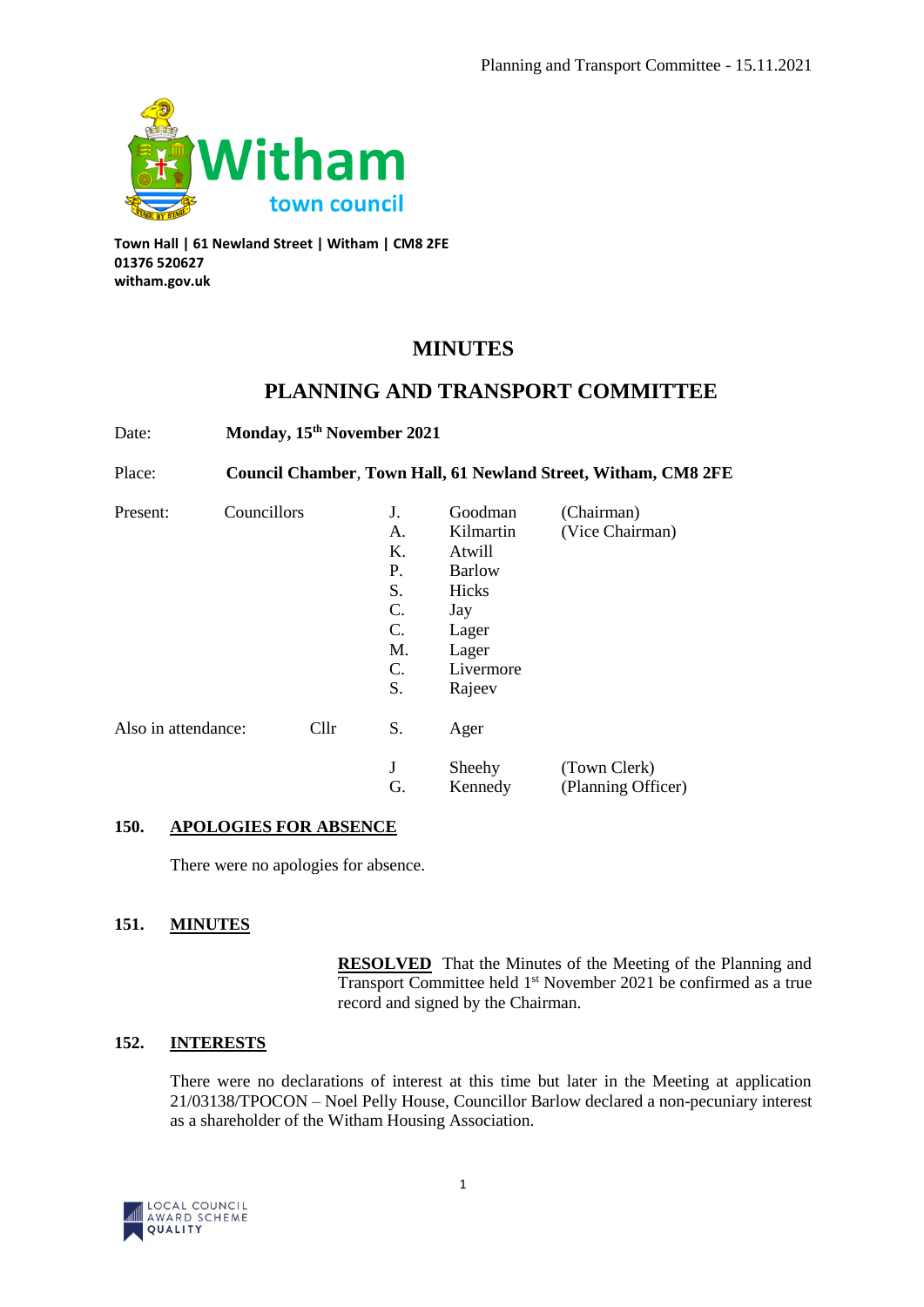### **153. QUESTIONS AND STATEMENTS FROM THE PUBLIC**

No member of the press or public were present.

### **154. PLANNING OFFICER'S REPORT**

The Planning Officer reported that the A12 Widening Supplementary Consultation was now being held until 19<sup>th</sup> December 2021 and there would be an opportunity to visit a drop-in event at Spring Lodge on Friday,  $26<sup>th</sup>$  November 2021 between 4 and 6.30 p.m.

Information had been received that works would shortly be undertaken to the radio base station at the Football Ground, Spa Road.

**RESOLVED** That the report be received and noted.

#### **155. PART 1 APPLICATIONS**

**21/03296/HH 10 Raven Drive, Witham** Insertion of obscure-glazed first floor flank window

#### **NO OBJECTION**

**21/03245/HH 28 Claudius Way, Witham** Conversion of existing integral garage to a workshop/room with a separate toilet/shower area and link extension to connect to existing house

#### **NO OBJECTION**

#### **156. PART 2 APPLICATIONS**

#### **21/03207/TPOCON 19 The Paddocks, Witham** Notice of intent to carry out works to trees in a Conservation Area

Members were informed that the Tree Warden had made a site visit and recommended no objection.

> **NO OBJECTION** subject to the advice of the District Council's Landscape Officer.

**21/03208/TPO 10 Hollybank, Witham** Notice of Intent to carry out works to trees protected by Tree Preservation Order 6/76

> Members were informed that the Tree Warden had recommended no objection.

> > **NO OBJECTION** subject to the advice of the District Council's Landscape Officer.

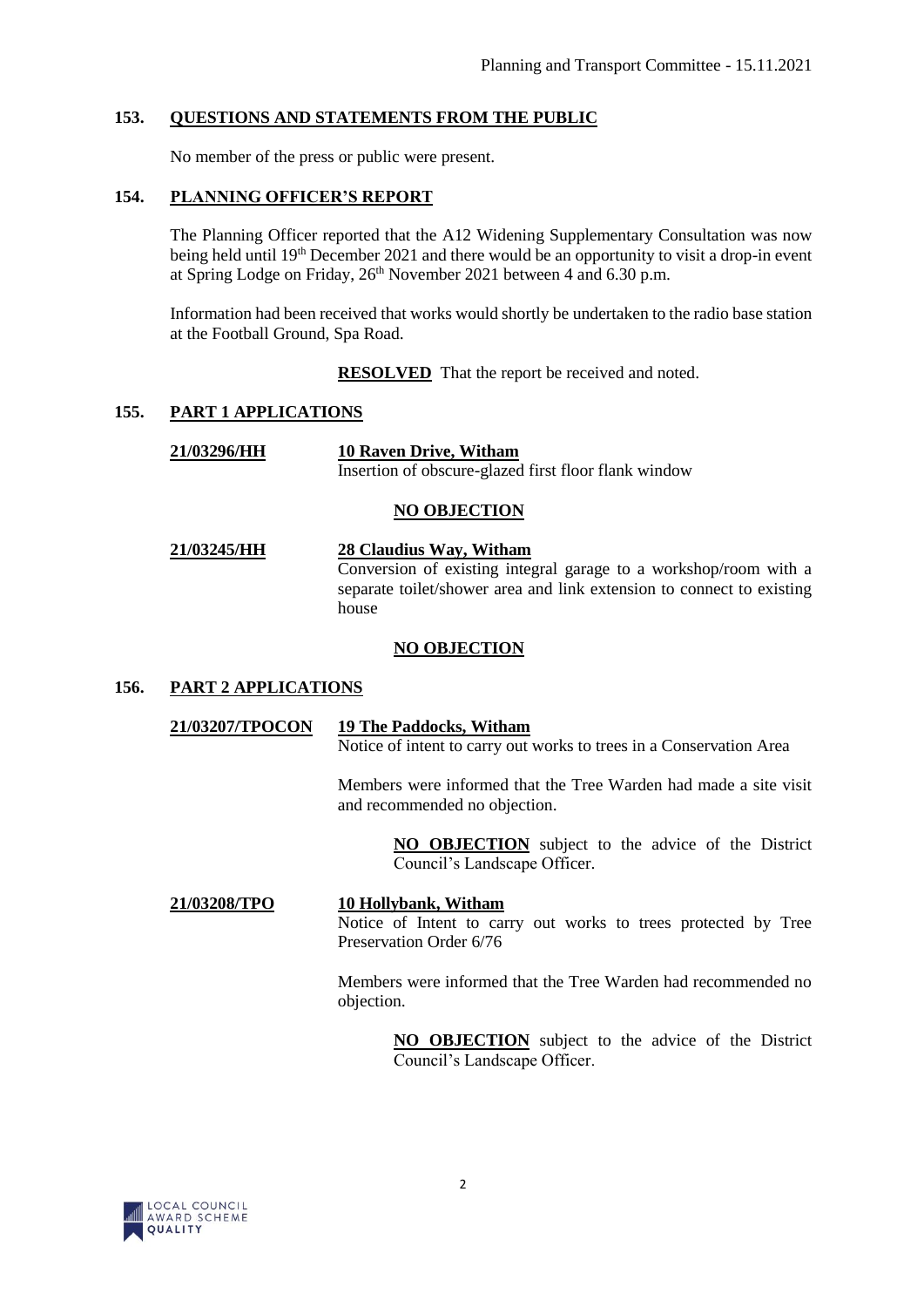#### **21/03138/TPOCON Noel Pelly House, 15 Collingwood Road, Witham**

Notice of intent to carry out works to tree in a Conservation Area

Councillor Barlow declared a non-pecuniary interest as a shareholder of the Witham Housing Association.

Members were informed that the Tree Warden had made a site visit and recommended that the application be refused until there were details available regarding the planting of a replacement tree. Members however considered that the application should be refused because there is no evidence that this healthy tree should be felled.

> **RECOMMEND REFUSAL** as there is no evidence to remove this healthy tree and alternative ways could be achieved of avoiding a trip hazard; and subject to the advice of the District Council's Landscape Officer.

#### **21/03191/FUL Southview School** Internal remodelling of the existing building and a new teaching block

# **RECOMMEND APPROVAL**

#### **21/03253/TPO 13 The Paddocks, Witham**

Notice of Intent to carry out works to tree protected by Tree Preservation Order 6/74 – Horse chestnut

Members were informed that the Tree Warden had advised that it was unnecessary to fell the tree and the branches should be reduced.

> **RECOMMEND RREFUSAL** on the grounds that felling the tree would be unnecessary and subject to the advice of the District Council's Landscape Officer.

# **21/03292/TPOCON 34 Mill Lane, Witham**

Notice of intent to carry out works to trees in a Conservation Area

Members were informed that the Tree Warden had made a site visit and recommended no objection.

> **NO OBJECTION** subject to the advice of the District Council's Landscape Officer.

# **21/03265/FUL Ground Floor Office, Blue Post House, 128 Newland Street, Witham**

Change of Use from retail (Use Class E(a)) to a gym (Use Class D2)

Members were pleased to note that there were plans to bring these premises back into use however they were concerned that there were insufficient detail regarding the shop front, materials and signage on this Grade II building in a Conservation Area.

> **RECOMMEND REFUSAL** on the grounds that there were insufficient details regarding the shop front, materials and signage.

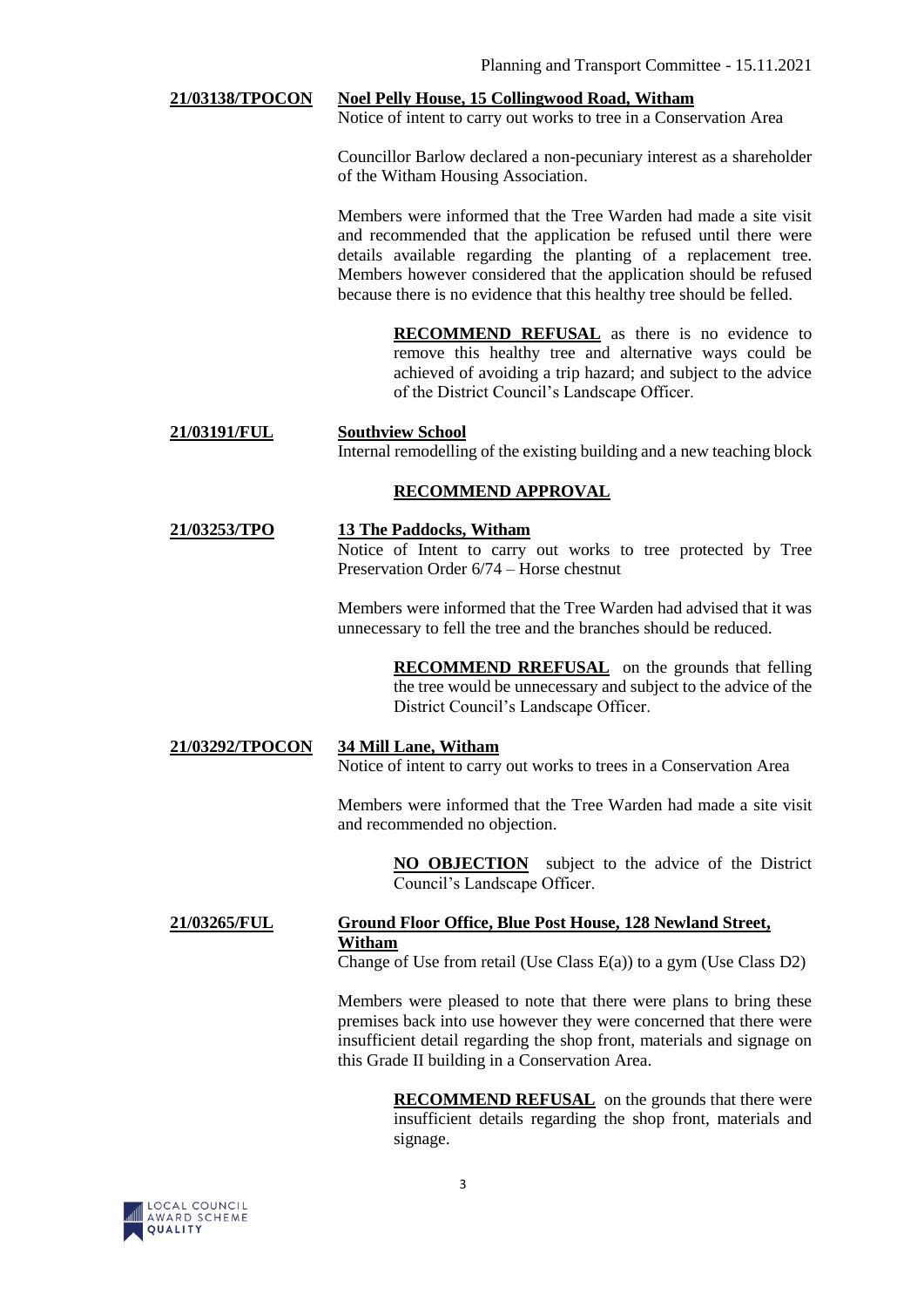# **21/03266/LBC Ground Floor Office, Blue Post House, 128 Newland Street, Witham**

Change of Use from retail (Use Class  $E(a)$ ) to a gym (Use Class D2)

**RECOMMEND REFUSAL** on the grounds that there were insufficient details regarding the shop front, materials and signage; and subject to the views of the Listed Buildings Officer.

#### **21/03288/FUL Barclays Bank plc, 59 Newland Street, Witham**

Removal of existing ATM, section of existing ATM's aperture to be infilled by stonework. Section of existing window in ATM's aperture area to be re-instated to match existing window. Removal of existing night safe's aperture to be infilled by stonework to match existing stonework. Section of existing window in night safe's aperture area to be re-installed to match existing window.

# **NO OBJECTION**

# **157. REVISED PLANS**

There were no revised plans.

#### **158. SAUL'S BRIDGE**

A letter was received from a concerned resident regarding the number of HGV's using Saul's Bridge. Information had been obtained from Essex County Council's Highways regarding weight restrictions and enforcement.

Members commented that the builders' lorries for Gimsons were causing problems by queuing in Maldon Road as well as using Saul's Bridge. Members agreed that this was part of a bigger issue in relation to aggregate vehicles using the town.

> **RESOLVED** That the letter be received and a response sent to the resident detailing the County Council's information.

> **RESOLVED** That the matter be referred to the Gimsons Review Group which is due to meet on  $30<sup>th</sup>$  November 2021.

> **RESOLVED** That Essex County Councillor D Louis, Witham Southern, be made aware of the problems.

#### **159. DECISIONS**

The decisions on Planning Applications pertaining to Witham were received.

Comment was made that application 21/02038/FUL – AKA Restaurant, 47 – 49 Newland Street, which was recommended for refusal by the Town Council had been permitted by the Planning Authority but no Planning Officer's report was on file and the matter had not gone to their Planning Committee.

> **RESOLVED** That the Planning Development Manager at Braintree District Council be contacted and asked why there was no Planning Officer's report and the application had not been heard by the Planning Committee.